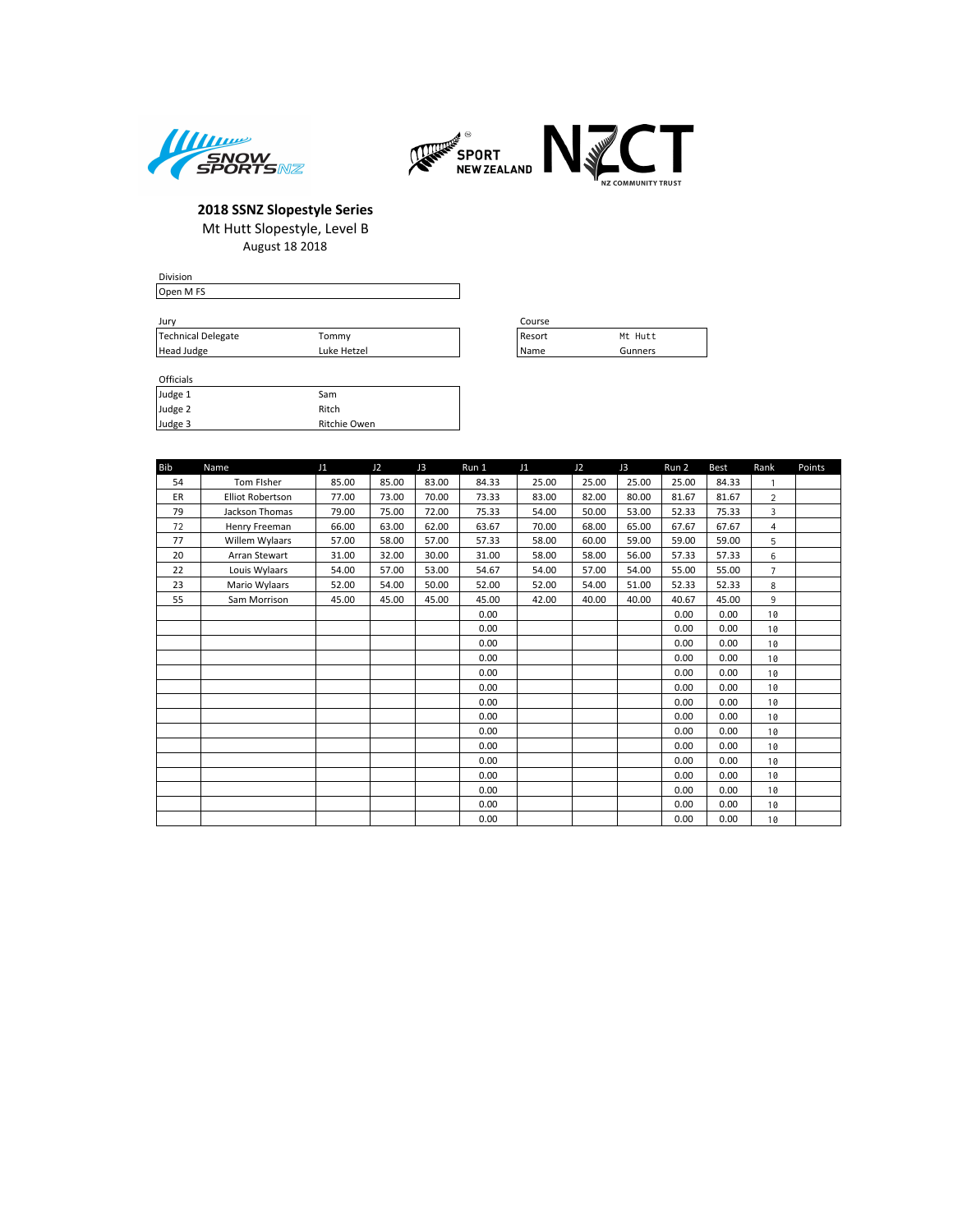





| Division  |  |        |
|-----------|--|--------|
| Open F FS |  |        |
|           |  |        |
| Jury      |  | Course |

| <b>JUIV</b>        |             | ----   |         |
|--------------------|-------------|--------|---------|
| Technical Delegate | Tommy       | Resort | Mt Hutt |
| Head Judge         | Luke Hetzel | Name   | Gunners |

| Course |         |
|--------|---------|
| Resort | Mt Hutt |
| Name   | Gunners |

# Officials

| Judge 1 | Sam          |
|---------|--------------|
| Judge 2 | Ritch        |
| Judge 3 | Ritchie Owen |

| <b>Bib</b> | Name              | J1    | J2    | J3    | Run 1 | J1    | J2    | J3    | Run 2 | Best  | Rank           | Points |
|------------|-------------------|-------|-------|-------|-------|-------|-------|-------|-------|-------|----------------|--------|
| 51         | Laura Wotton      | 85.00 | 80.00 | 80.00 | 81.67 | 87.00 | 82.00 | 83.00 | 84.00 | 84.00 | 1              |        |
| 73         | Samantha Johnston | 72.00 | 70.00 | 65.00 | 69.00 | 20.00 | 20.00 | 22.00 | 20.67 | 69.00 | $\overline{2}$ |        |
| 77         | Ruby Andrews      |       |       |       | 0.00  |       |       |       | 0.00  | 0.00  | 3              |        |
|            |                   |       |       |       | 0.00  |       |       |       | 0.00  | 0.00  | 3              |        |
|            |                   |       |       |       | 0.00  |       |       |       | 0.00  | 0.00  | 3              |        |
|            |                   |       |       |       | 0.00  |       |       |       | 0.00  | 0.00  | 3              |        |
|            |                   |       |       |       | 0.00  |       |       |       | 0.00  | 0.00  | 3              |        |
|            |                   |       |       |       | 0.00  |       |       |       | 0.00  | 0.00  | 3              |        |
|            |                   |       |       |       | 0.00  |       |       |       | 0.00  | 0.00  | 3              |        |
|            |                   |       |       |       | 0.00  |       |       |       | 0.00  | 0.00  | 3              |        |
|            |                   |       |       |       | 0.00  |       |       |       | 0.00  | 0.00  | 3              |        |
|            |                   |       |       |       | 0.00  |       |       |       | 0.00  | 0.00  | 3              |        |
|            |                   |       |       |       | 0.00  |       |       |       | 0.00  | 0.00  | 3              |        |
|            |                   |       |       |       | 0.00  |       |       |       | 0.00  | 0.00  | 3              |        |
|            |                   |       |       |       | 0.00  |       |       |       | 0.00  | 0.00  | 3              |        |
|            |                   |       |       |       | 0.00  |       |       |       | 0.00  | 0.00  | 3              |        |
|            |                   |       |       |       | 0.00  |       |       |       | 0.00  | 0.00  | 3              |        |
|            |                   |       |       |       | 0.00  |       |       |       | 0.00  | 0.00  | 3              |        |
|            |                   |       |       |       | 0.00  |       |       |       | 0.00  | 0.00  | 3              |        |
|            |                   |       |       |       | 0.00  |       |       |       | 0.00  | 0.00  | 3              |        |
|            |                   |       |       |       | 0.00  |       |       |       | 0.00  | 0.00  | 3              |        |
|            |                   |       |       |       | 0.00  |       |       |       | 0.00  | 0.00  | 3              |        |
|            |                   |       |       |       | 0.00  |       |       |       | 0.00  | 0.00  | 3              |        |
|            |                   |       |       |       | 0.00  |       |       |       | 0.00  | 0.00  | 3              |        |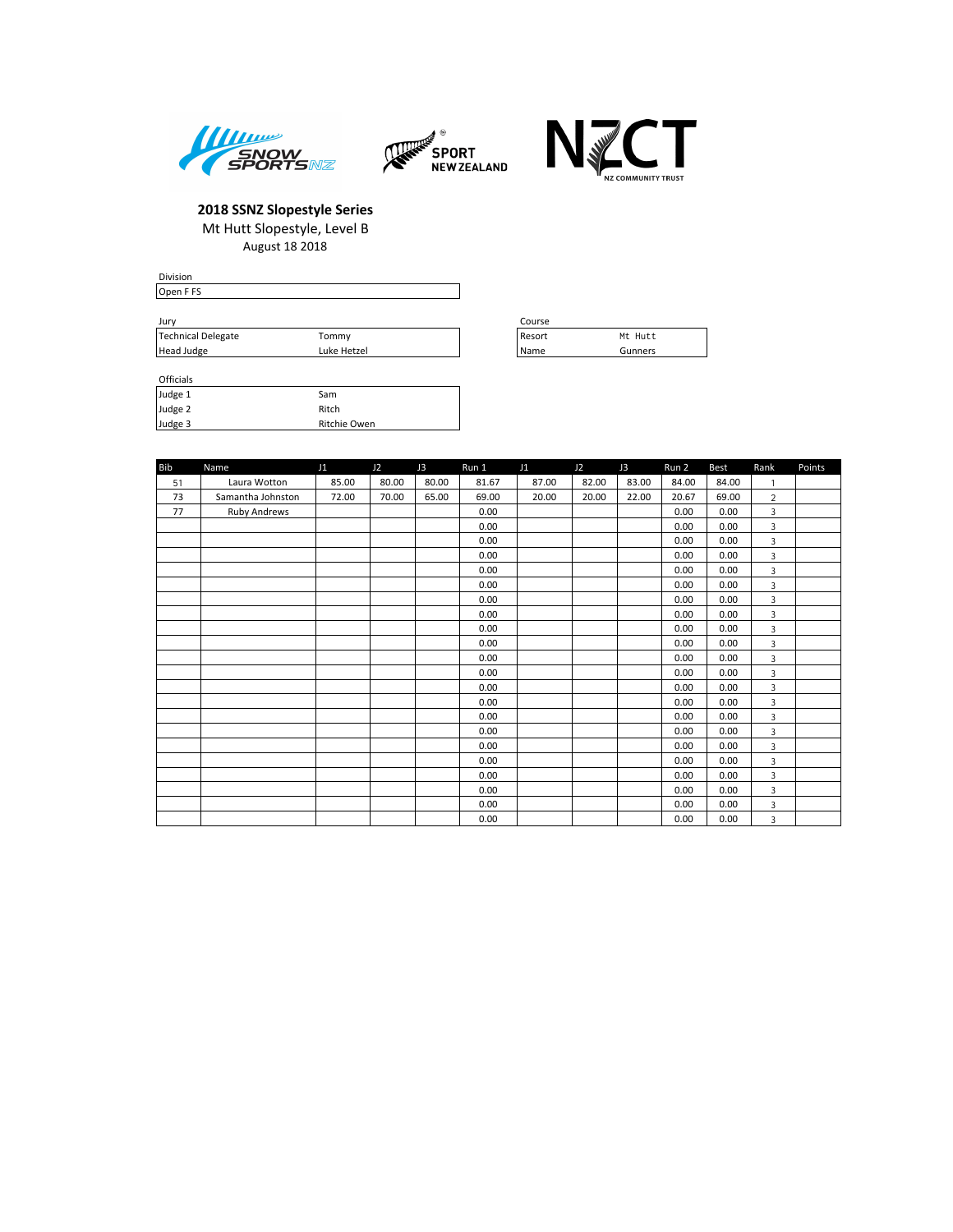





| Division                  |             |             |         |
|---------------------------|-------------|-------------|---------|
| Open M SB                 |             |             |         |
|                           |             |             |         |
| Jury                      |             | Course      |         |
| <b>Technical Delegate</b> | Tommy       | Resort      | Mt Hutt |
| Head Judge                | Luke Hetzel | <b>Name</b> | Gunners |

| Officials |              |
|-----------|--------------|
| Judge 1   | Sam          |
| Judge 2   | Ritch        |
| Judge 3   | Ritchie Owen |

| ourse |         |
|-------|---------|
| esort | Mt Hutt |
| lame  | Gunners |

| <b>Bib</b> | Name             | Stance | J1    | J2    | J3    | Run 1 | J1    | J2    | J3    | Run 2 | Best  | Rank           | Points |
|------------|------------------|--------|-------|-------|-------|-------|-------|-------|-------|-------|-------|----------------|--------|
| 25         | Ben Comber       | R      | 90.00 | 90.00 | 92.00 | 90.67 | 78.00 | 75.00 | 81.00 | 78.00 | 90.67 | 1              |        |
| 49         | Norton Moi       | R      | 83.00 | 81.00 | 83.00 | 82.33 | 86.00 | 85.00 | 86.00 | 85.67 | 85.67 | $\overline{a}$ |        |
| 47         | Zephyr Lovelock  | R      | 81.00 | 77.00 | 80.00 | 79.33 | 84.00 | 80.00 | 83.00 | 82.33 | 82.33 | 3              |        |
| 56         | Jordan Rudgley   |        | 76.00 | 75.00 | 75.00 | 75.33 | 30.00 | 25.00 | 25.00 | 26.67 | 75.33 | $\overline{4}$ |        |
| 44         | Chris Jackson    | R      | 37.00 | 35.00 | 38.00 | 36.67 | 73.00 | 75.00 | 72.00 | 73.33 | 73.33 | 5              |        |
| 46         | Samuel Finnemore | R      | 40.00 | 41.00 | 42.00 | 41.00 | 71.00 | 70.00 | 69.00 | 70.00 | 70.00 | 6              |        |
| 58         | Lochie Hall      | R      | 51.00 | 50.00 | 50.00 | 50.33 | 59.00 | 58.00 | 57.00 | 58.00 | 58.00 | $\overline{7}$ |        |
| 48         | Mac Rogers       | R      | 44.00 | 45.00 | 44.00 | 44.33 | 57.00 | 55.00 | 53.00 | 55.00 | 55.00 | 8              |        |
| 52         | Noah Wotton      |        | 32.00 | 31.00 | 34.00 | 32.33 | 45.00 | 45.00 | 46.00 | 45.33 | 45.33 | 9              |        |
| 24         | Andre Genest     | G      | 34.00 | 32.00 | 35.00 | 33.67 | 34.00 | 31.00 | 30.00 | 31.67 | 33.67 | 10             |        |
| 57         | Shika Sugimoto   | R      | 30.00 | 30.00 | 32.00 | 30.67 | 32.00 | 31.00 | 34.00 | 32.33 | 32.33 | 11             |        |
| 41         | J Blur           | R      |       |       |       | 0.00  |       |       |       | 0.00  | 0.00  | 12             |        |
|            |                  |        |       |       |       | 0.00  |       |       |       | 0.00  | 0.00  | 12             |        |
|            |                  |        |       |       |       | 0.00  |       |       |       | 0.00  | 0.00  | 12             |        |
|            |                  |        |       |       |       | 0.00  |       |       |       | 0.00  | 0.00  | 12             |        |
|            |                  |        |       |       |       | 0.00  |       |       |       | 0.00  | 0.00  | 12             |        |
|            |                  |        |       |       |       | 0.00  |       |       |       | 0.00  | 0.00  | 12             |        |
|            |                  |        |       |       |       | 0.00  |       |       |       | 0.00  | 0.00  | 12             |        |
|            |                  |        |       |       |       | 0.00  |       |       |       | 0.00  | 0.00  | 12             |        |
|            |                  |        |       |       |       | 0.00  |       |       |       | 0.00  | 0.00  | 12             |        |
|            |                  |        |       |       |       | 0.00  |       |       |       | 0.00  | 0.00  | 12             |        |
|            |                  |        |       |       |       | 0.00  |       |       |       | 0.00  | 0.00  | 12             |        |
|            |                  |        |       |       |       | 0.00  |       |       |       | 0.00  | 0.00  | 12             |        |
|            |                  |        |       |       |       | 0.00  |       |       |       | 0.00  | 0.00  | 12             |        |
|            |                  |        |       |       |       | 0.00  |       |       |       | 0.00  | 0.00  | 12             |        |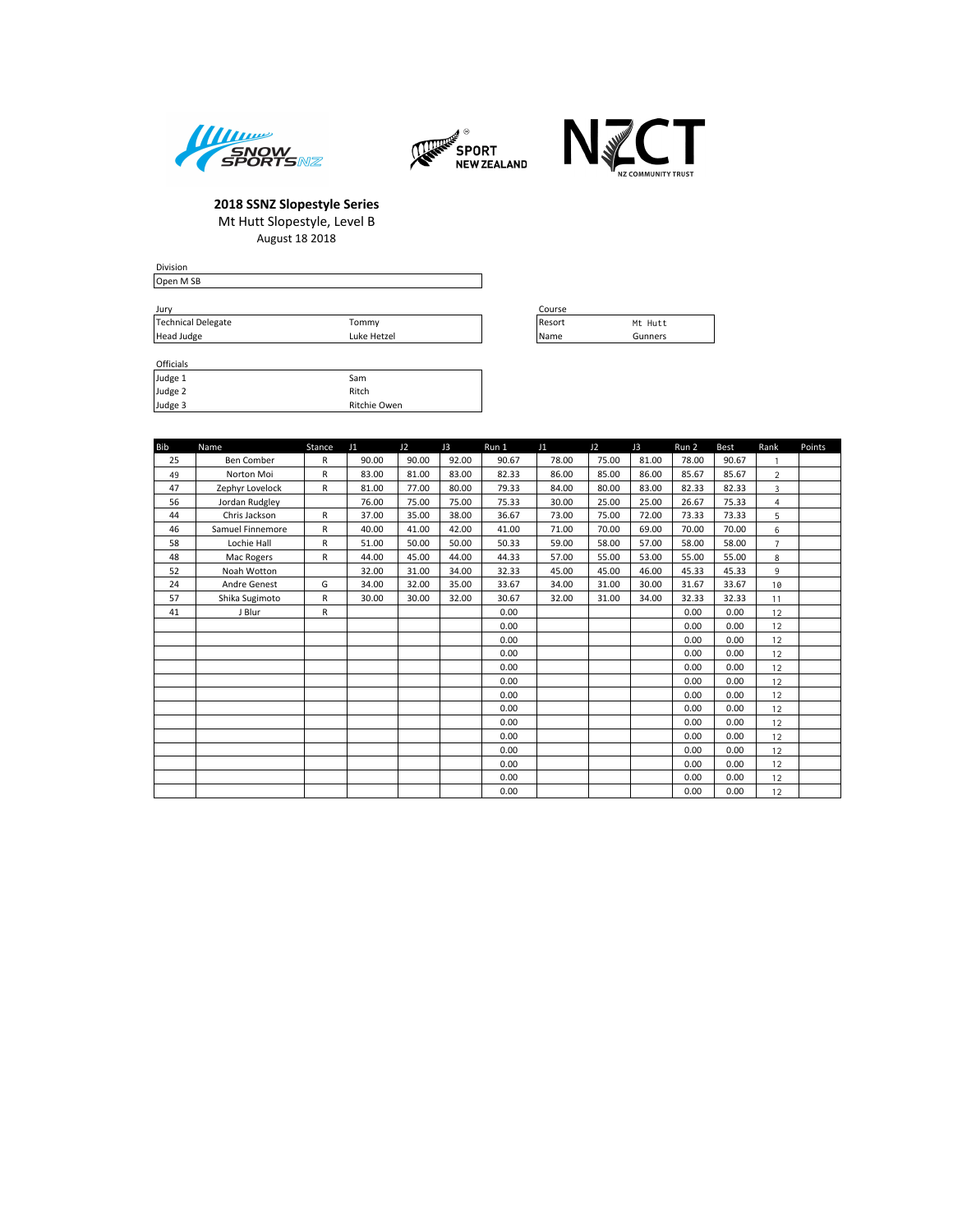





| <b>Division</b>    |             |        |         |
|--------------------|-------------|--------|---------|
| Open FSB           |             |        |         |
|                    |             |        |         |
| Jury               |             | Course |         |
| Technical Delegate | Tommy       | Resort | Mt Hutt |
| Head Judge         | Luke Hetzel | l Name | Gunners |

| Officials |              |
|-----------|--------------|
| Judge 1   | Sam          |
| Judge 2   | Ritch        |
| Judge 3   | Ritchie Owen |

| Course |           |
|--------|-----------|
| Resort | Mt. Hutt. |
| Name   | Gunners   |

| <b>Bib</b> | Name               | Stance J1 |       | J2    | J3    | Run 1 | J1    | J2    | J3    | Run 2 | <b>Best</b> | Rank           | Points |
|------------|--------------------|-----------|-------|-------|-------|-------|-------|-------|-------|-------|-------------|----------------|--------|
| 42         | Cool Wakushima     |           | 87.00 | 85.00 | 85.00 | 85.67 | 40.00 | 40.00 | 40.00 | 40.00 | 85.67       | $\mathbf{1}$   |        |
| 59         | <b>Elyse Genet</b> | G         | 60.00 | 64.00 | 60.00 | 61.33 | 55.00 | 62.00 | 55.00 | 57.33 | 61.33       | $\overline{2}$ |        |
| 76         | Lexi Robinson      | R         | 31.00 | 30.00 | 35.00 | 32.00 | 33.00 | 35.00 | 37.00 | 35.00 | 35.00       | 3              |        |
|            |                    |           |       |       |       | 0.00  |       |       |       | 0.00  | 0.00        | $\overline{4}$ |        |
|            |                    |           |       |       |       | 0.00  |       |       |       | 0.00  | 0.00        | $\overline{4}$ |        |
|            |                    |           |       |       |       | 0.00  |       |       |       | 0.00  | 0.00        | $\overline{4}$ |        |
|            |                    |           |       |       |       | 0.00  |       |       |       | 0.00  | 0.00        | $\overline{4}$ |        |
|            |                    |           |       |       |       | 0.00  |       |       |       | 0.00  | 0.00        | 4              |        |
|            |                    |           |       |       |       | 0.00  |       |       |       | 0.00  | 0.00        | $\overline{4}$ |        |
|            |                    |           |       |       |       | 0.00  |       |       |       | 0.00  | 0.00        | $\overline{4}$ |        |
|            |                    |           |       |       |       | 0.00  |       |       |       | 0.00  | 0.00        | $\overline{4}$ |        |
|            |                    |           |       |       |       | 0.00  |       |       |       | 0.00  | 0.00        | $\overline{4}$ |        |
|            |                    |           |       |       |       | 0.00  |       |       |       | 0.00  | 0.00        | $\overline{4}$ |        |
|            |                    |           |       |       |       | 0.00  |       |       |       | 0.00  | 0.00        | $\overline{4}$ |        |
|            |                    |           |       |       |       | 0.00  |       |       |       | 0.00  | 0.00        | 4              |        |
|            |                    |           |       |       |       | 0.00  |       |       |       | 0.00  | 0.00        | $\overline{4}$ |        |
|            |                    |           |       |       |       | 0.00  |       |       |       | 0.00  | 0.00        | $\overline{4}$ |        |
|            |                    |           |       |       |       | 0.00  |       |       |       | 0.00  | 0.00        | $\overline{4}$ |        |
|            |                    |           |       |       |       | 0.00  |       |       |       | 0.00  | 0.00        | $\overline{4}$ |        |
|            |                    |           |       |       |       | 0.00  |       |       |       | 0.00  | 0.00        | $\overline{4}$ |        |
|            |                    |           |       |       |       | 0.00  |       |       |       | 0.00  | 0.00        | $\overline{4}$ |        |
|            |                    |           |       |       |       | 0.00  |       |       |       | 0.00  | 0.00        | $\overline{4}$ |        |
|            |                    |           |       |       |       | 0.00  |       |       |       | 0.00  | 0.00        | $\overline{4}$ |        |
|            |                    |           |       |       |       | 0.00  |       |       |       | 0.00  | 0.00        | $\overline{4}$ |        |
|            |                    |           |       |       |       | 0.00  |       |       |       | 0.00  | 0.00        | $\overline{4}$ |        |
|            |                    |           |       |       |       | 0.00  |       |       |       | 0.00  | 0.00        | $\overline{4}$ |        |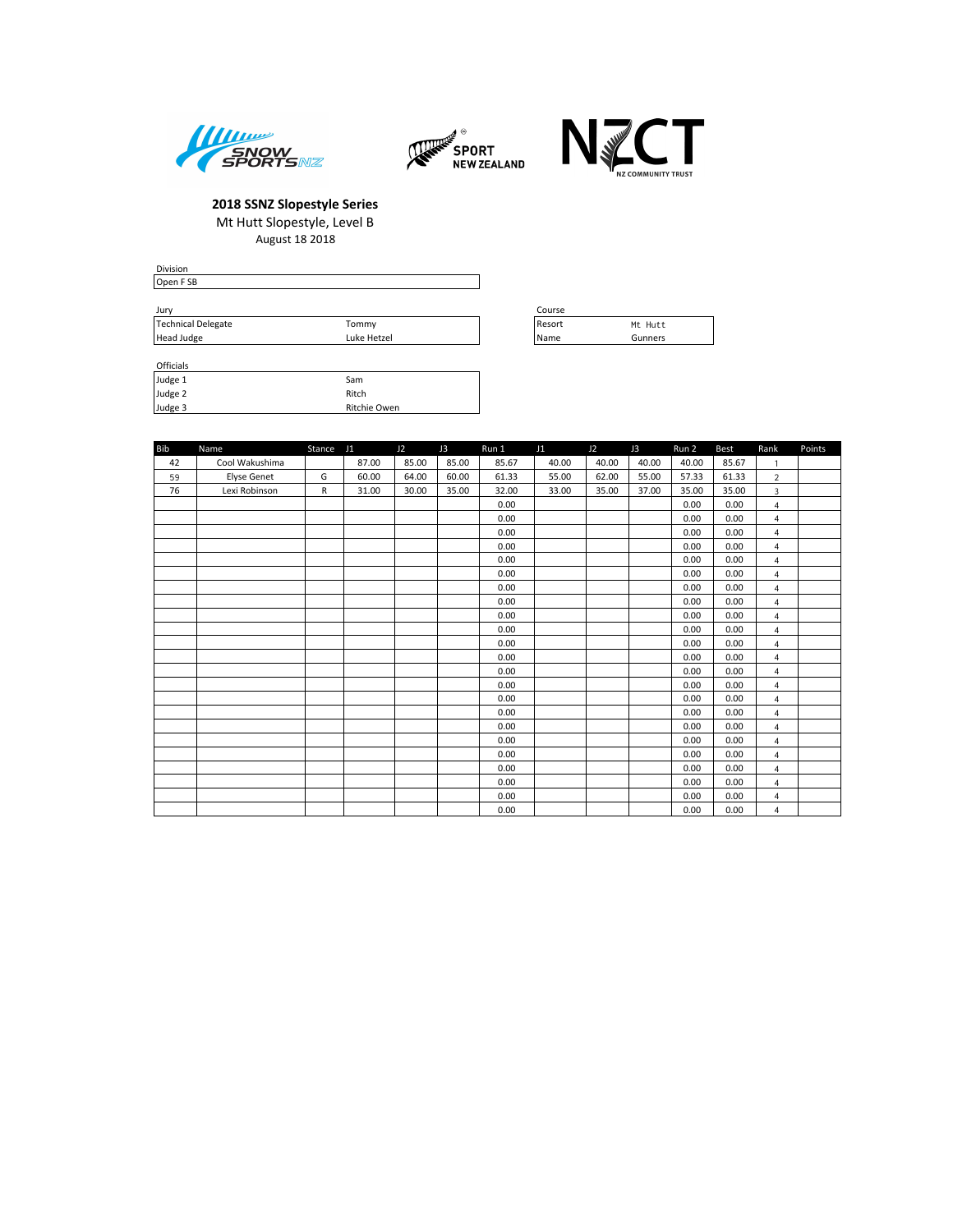





| <b>Division</b>                 |             |          |
|---------------------------------|-------------|----------|
| U <sub>14</sub> M <sub>FS</sub> |             |          |
|                                 |             |          |
| Jury                            |             | Course   |
| Technical Delegate              | Tommy       | l Resort |
| Head Judge                      | Luke Hetzel | l Name   |

| Course      |            |
|-------------|------------|
| Resort      | Mt Hutt    |
| <i>Name</i> | Inside Leg |

### Officials

Head Judge

| Judge 1 | Sam          |
|---------|--------------|
| Judge 2 | Ritch        |
| Judge 3 | Ritchie Owen |

| <b>Bib</b> | Name              | J1    | J2    | J3    | Run 1 | J <sub>1</sub> | J2    | J3    | Run 2 | <b>Best</b> | Rank           | Points |
|------------|-------------------|-------|-------|-------|-------|----------------|-------|-------|-------|-------------|----------------|--------|
| 75         | Ferguson McArthur | 86.00 | 88.00 | 84.00 | 86.00 | 83.00          | 85.00 | 82.00 | 83.33 | 86.00       | 1              |        |
| 78         | Fletcher McArthur | 83.00 | 82.00 | 81.00 | 82.00 | 85.00          | 83.00 | 83.00 | 83.67 | 83.67       | $\overline{2}$ |        |
| 27         | Patrick Fisher    | 81.00 | 80.00 | 79.00 | 80.00 | 83.00          | 82.00 | 80.00 | 81.67 | 81.67       | 3              |        |
| 29         | William Haycock   | 72.00 | 70.00 | 73.00 | 71.67 | 41.00          | 45.00 | 45.00 | 43.67 | 71.67       | $\overline{4}$ |        |
| 21         | Henry Hiatt       | 65.00 | 65.00 | 63.00 | 64.33 | 70.00          | 68.00 | 67.00 | 68.33 | 68.33       | 5              |        |
| 70         | <b>Riley Hein</b> | 68.00 | 67.00 | 67.00 | 67.33 | 69.00          | 67.00 | 68.00 | 68.00 | 68.00       | 6              |        |
|            |                   |       |       |       | 0.00  |                |       |       | 0.00  | 0.00        | $\overline{7}$ |        |
|            |                   |       |       |       | 0.00  |                |       |       | 0.00  | 0.00        | $\overline{7}$ |        |
|            |                   |       |       |       | 0.00  |                |       |       | 0.00  | 0.00        | $\overline{7}$ |        |
|            |                   |       |       |       | 0.00  |                |       |       | 0.00  | 0.00        | $\overline{7}$ |        |
|            |                   |       |       |       | 0.00  |                |       |       | 0.00  | 0.00        | $\overline{7}$ |        |
|            |                   |       |       |       | 0.00  |                |       |       | 0.00  | 0.00        | $\overline{7}$ |        |
|            |                   |       |       |       | 0.00  |                |       |       | 0.00  | 0.00        | $\overline{7}$ |        |
|            |                   |       |       |       | 0.00  |                |       |       | 0.00  | 0.00        | $\overline{7}$ |        |
|            |                   |       |       |       | 0.00  |                |       |       | 0.00  | 0.00        | $\overline{7}$ |        |
|            |                   |       |       |       | 0.00  |                |       |       | 0.00  | 0.00        | $\overline{7}$ |        |
|            |                   |       |       |       | 0.00  |                |       |       | 0.00  | 0.00        | $\overline{7}$ |        |
|            |                   |       |       |       | 0.00  |                |       |       | 0.00  | 0.00        | $\overline{7}$ |        |
|            |                   |       |       |       | 0.00  |                |       |       | 0.00  | 0.00        | $\overline{7}$ |        |
|            |                   |       |       |       | 0.00  |                |       |       | 0.00  | 0.00        | $\overline{7}$ |        |
|            |                   |       |       |       | 0.00  |                |       |       | 0.00  | 0.00        | $\overline{7}$ |        |
|            |                   |       |       |       | 0.00  |                |       |       | 0.00  | 0.00        | $\overline{7}$ |        |
|            |                   |       |       |       | 0.00  |                |       |       | 0.00  | 0.00        | $\overline{7}$ |        |
|            |                   |       |       |       | 0.00  |                |       |       | 0.00  | 0.00        | $\overline{7}$ |        |
|            |                   |       |       |       | 0.00  |                |       |       | 0.00  | 0.00        | $\overline{7}$ |        |
|            |                   |       |       |       | 0.00  |                |       |       | 0.00  | 0.00        | $\overline{7}$ |        |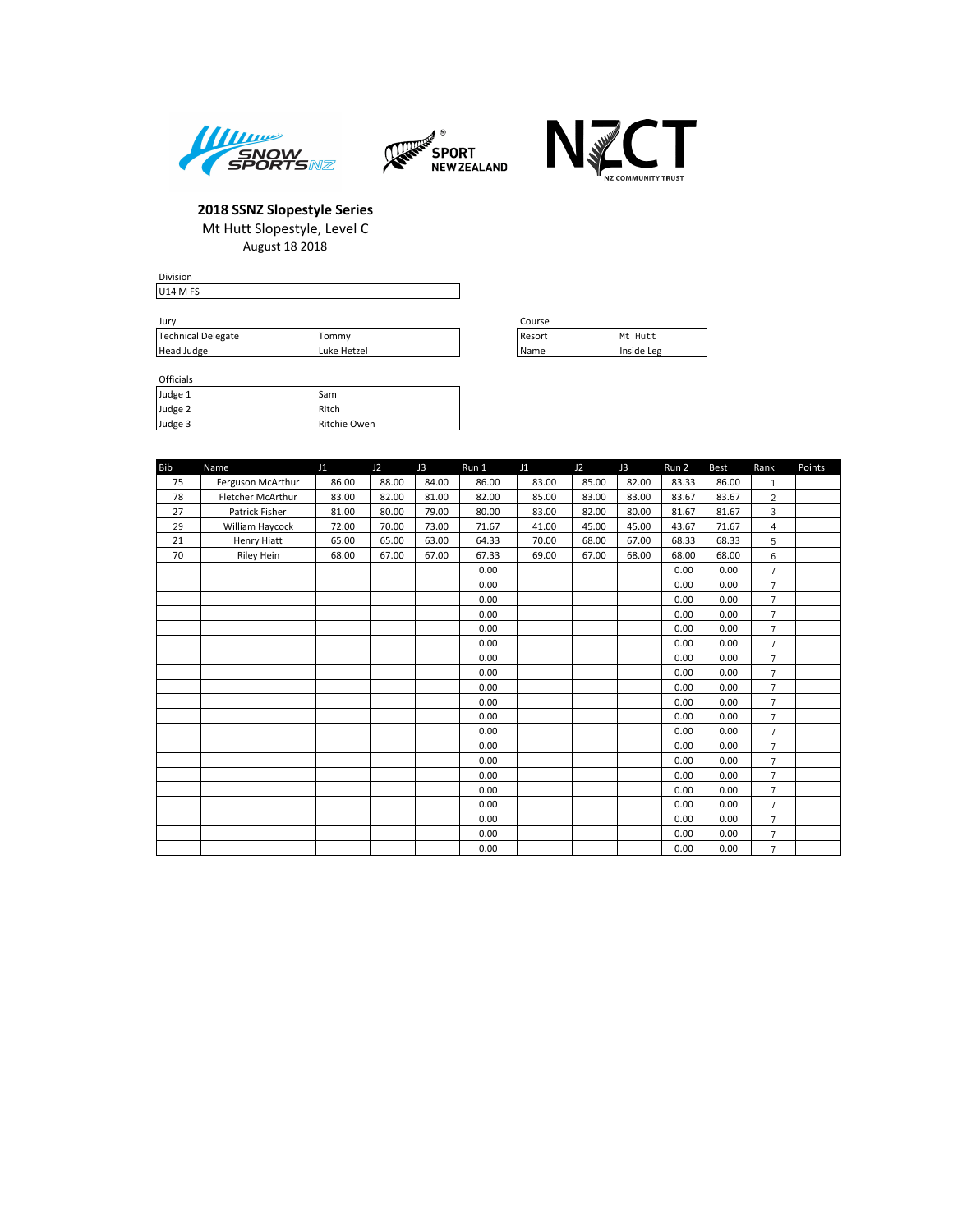





| Division        |  |  |
|-----------------|--|--|
| <b>U14 F FS</b> |  |  |
|                 |  |  |

| Jurv               | Course      |  |          |            |
|--------------------|-------------|--|----------|------------|
| Technical Delegate | Tommy       |  | l Resort | Mt Hutt    |
| Head Judge         | Luke Hetzel |  | l Name   | Inside Leg |

| Course |            |
|--------|------------|
| Resort | Mt Hutt    |
| Name   | Inside Leg |

### Officials

| Judge 1 | Sam          |
|---------|--------------|
| Judge 2 | Ritch        |
| Judge 3 | Ritchie Owen |

| <b>Bib</b> | Name          | J1    | J2    | J3    | Run 1 | J1    | J2    | J3    | Run 2 | <b>Best</b> | Rank           | Points |
|------------|---------------|-------|-------|-------|-------|-------|-------|-------|-------|-------------|----------------|--------|
| 71         | Olivia Hein   | 87.00 | 88.00 | 85.00 | 86.67 | 84.00 | 85.00 | 82.00 | 83.67 | 86.67       | $\mathbf{1}$   |        |
| 74         | Poppy Freeman | 77.00 | 77.00 | 75.00 | 76.33 | 82.00 | 80.00 | 79.00 | 80.33 | 80.33       | $\overline{2}$ |        |
|            |               |       |       |       | 0.00  |       |       |       | 0.00  | 0.00        | 3              |        |
|            |               |       |       |       | 0.00  |       |       |       | 0.00  | 0.00        | 3              |        |
|            |               |       |       |       | 0.00  |       |       |       | 0.00  | 0.00        | 3              |        |
|            |               |       |       |       | 0.00  |       |       |       | 0.00  | 0.00        | 3              |        |
|            |               |       |       |       | 0.00  |       |       |       | 0.00  | 0.00        | 3              |        |
|            |               |       |       |       | 0.00  |       |       |       | 0.00  | 0.00        | 3              |        |
|            |               |       |       |       | 0.00  |       |       |       | 0.00  | 0.00        | 3              |        |
|            |               |       |       |       | 0.00  |       |       |       | 0.00  | 0.00        | 3              |        |
|            |               |       |       |       | 0.00  |       |       |       | 0.00  | 0.00        | 3              |        |
|            |               |       |       |       | 0.00  |       |       |       | 0.00  | 0.00        | 3              |        |
|            |               |       |       |       | 0.00  |       |       |       | 0.00  | 0.00        | 3              |        |
|            |               |       |       |       | 0.00  |       |       |       | 0.00  | 0.00        | 3              |        |
|            |               |       |       |       | 0.00  |       |       |       | 0.00  | 0.00        | 3              |        |
|            |               |       |       |       | 0.00  |       |       |       | 0.00  | 0.00        | 3              |        |
|            |               |       |       |       | 0.00  |       |       |       | 0.00  | 0.00        | 3              |        |
|            |               |       |       |       | 0.00  |       |       |       | 0.00  | 0.00        | 3              |        |
|            |               |       |       |       | 0.00  |       |       |       | 0.00  | 0.00        | 3              |        |
|            |               |       |       |       | 0.00  |       |       |       | 0.00  | 0.00        | 3              |        |
|            |               |       |       |       | 0.00  |       |       |       | 0.00  | 0.00        | 3              |        |
|            |               |       |       |       | 0.00  |       |       |       | 0.00  | 0.00        | 3              |        |
|            |               |       |       |       | 0.00  |       |       |       | 0.00  | 0.00        | 3              |        |
|            |               |       |       |       | 0.00  |       |       |       | 0.00  | 0.00        | 3              |        |
|            |               |       |       |       | 0.00  |       |       |       | 0.00  | 0.00        | 3              |        |
|            |               |       |       |       | 0.00  |       |       |       | 0.00  | 0.00        | 3              |        |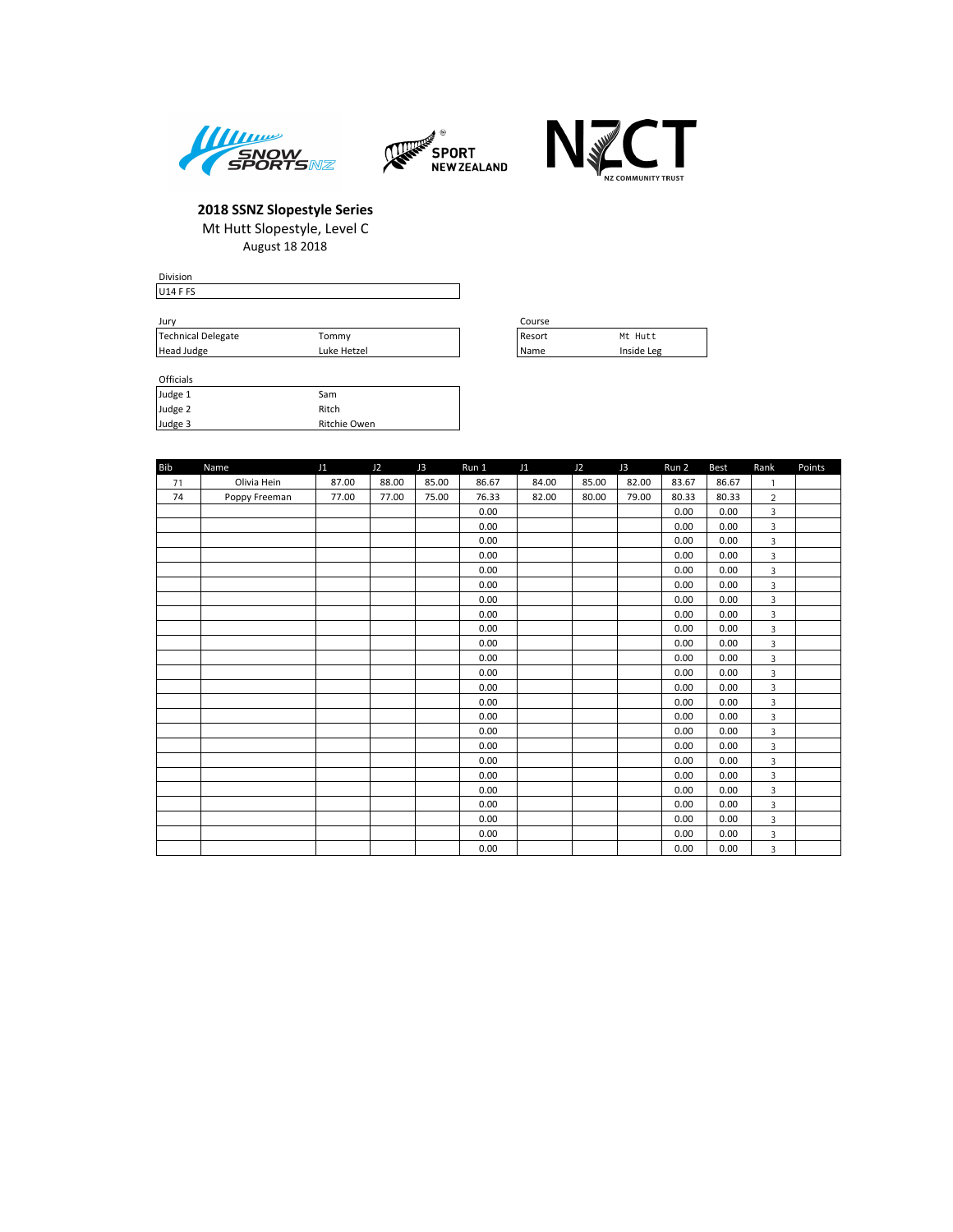





| Division                        |             |          |            |
|---------------------------------|-------------|----------|------------|
| U <sub>14</sub> M <sub>SB</sub> |             |          |            |
|                                 |             |          |            |
| Jury                            |             | Course   |            |
| Technical Delegate              | Tommy       | l Resort | Mt Hutt    |
| Head Judge                      | Luke Hetzel | l Name   | Inside Leg |

| Course      |            |
|-------------|------------|
| Resort      | Mt. Hutt.  |
| <b>Name</b> | Inside Leg |

| <b>Officials</b> |  |
|------------------|--|
| Judge 1          |  |
| شمامينا          |  |

Judge 2 Judge 3

| <b>Bib</b> | Name           | Stance       | J1    | J2    | J3    | Run 1 | J1    | J2    | J3    | Run 2 | Best  | Rank                    | Points |
|------------|----------------|--------------|-------|-------|-------|-------|-------|-------|-------|-------|-------|-------------------------|--------|
| 40         | Rocco Jamieson | $\mathsf{R}$ | 79.00 | 83.00 | 86.00 | 82.67 | 77.00 | 81.00 | 84.00 | 80.67 | 82.67 | $\mathbf{1}$            |        |
| 53         | Joshua Li      | $\mathsf{R}$ | 45.00 | 45.00 | 47.00 | 45.67 | 55.00 | 55.00 | 53.00 | 54.33 | 54.33 | $\overline{2}$          |        |
| 45         | Liam Rowe      | R            | 50.00 | 50.00 | 51.00 | 50.33 | 41.00 | 40.00 | 42.00 | 41.00 | 50.33 | $\overline{\mathbf{3}}$ |        |
|            |                |              |       |       |       | 0.00  |       |       |       | 0.00  | 0.00  | $\overline{4}$          |        |
|            |                |              |       |       |       | 0.00  |       |       |       | 0.00  | 0.00  | $\overline{4}$          |        |
|            |                |              |       |       |       | 0.00  |       |       |       | 0.00  | 0.00  | $\overline{4}$          |        |
|            |                |              |       |       |       | 0.00  |       |       |       | 0.00  | 0.00  | $\overline{4}$          |        |
|            |                |              |       |       |       | 0.00  |       |       |       | 0.00  | 0.00  | $\overline{4}$          |        |
|            |                |              |       |       |       | 0.00  |       |       |       | 0.00  | 0.00  | $\overline{4}$          |        |
|            |                |              |       |       |       | 0.00  |       |       |       | 0.00  | 0.00  | $\overline{4}$          |        |
|            |                |              |       |       |       | 0.00  |       |       |       | 0.00  | 0.00  | $\overline{4}$          |        |
|            |                |              |       |       |       | 0.00  |       |       |       | 0.00  | 0.00  | $\overline{4}$          |        |
|            |                |              |       |       |       | 0.00  |       |       |       | 0.00  | 0.00  | $\overline{4}$          |        |
|            |                |              |       |       |       | 0.00  |       |       |       | 0.00  | 0.00  | $\overline{4}$          |        |
|            |                |              |       |       |       | 0.00  |       |       |       | 0.00  | 0.00  | $\overline{4}$          |        |
|            |                |              |       |       |       | 0.00  |       |       |       | 0.00  | 0.00  | $\overline{4}$          |        |
|            |                |              |       |       |       | 0.00  |       |       |       | 0.00  | 0.00  | $\overline{4}$          |        |
|            |                |              |       |       |       | 0.00  |       |       |       | 0.00  | 0.00  | $\overline{4}$          |        |
|            |                |              |       |       |       | 0.00  |       |       |       | 0.00  | 0.00  | $\overline{4}$          |        |
|            |                |              |       |       |       | 0.00  |       |       |       | 0.00  | 0.00  | $\overline{4}$          |        |
|            |                |              |       |       |       | 0.00  |       |       |       | 0.00  | 0.00  | $\overline{4}$          |        |
|            |                |              |       |       |       | 0.00  |       |       |       | 0.00  | 0.00  | $\overline{4}$          |        |
|            |                |              |       |       |       | 0.00  |       |       |       | 0.00  | 0.00  | $\overline{4}$          |        |
|            |                |              |       |       |       | 0.00  |       |       |       | 0.00  | 0.00  | $\overline{4}$          |        |
|            |                |              |       |       |       | 0.00  |       |       |       | 0.00  | 0.00  | 4                       |        |
|            |                |              |       |       |       | 0.00  |       |       |       | 0.00  | 0.00  | $\overline{4}$          |        |